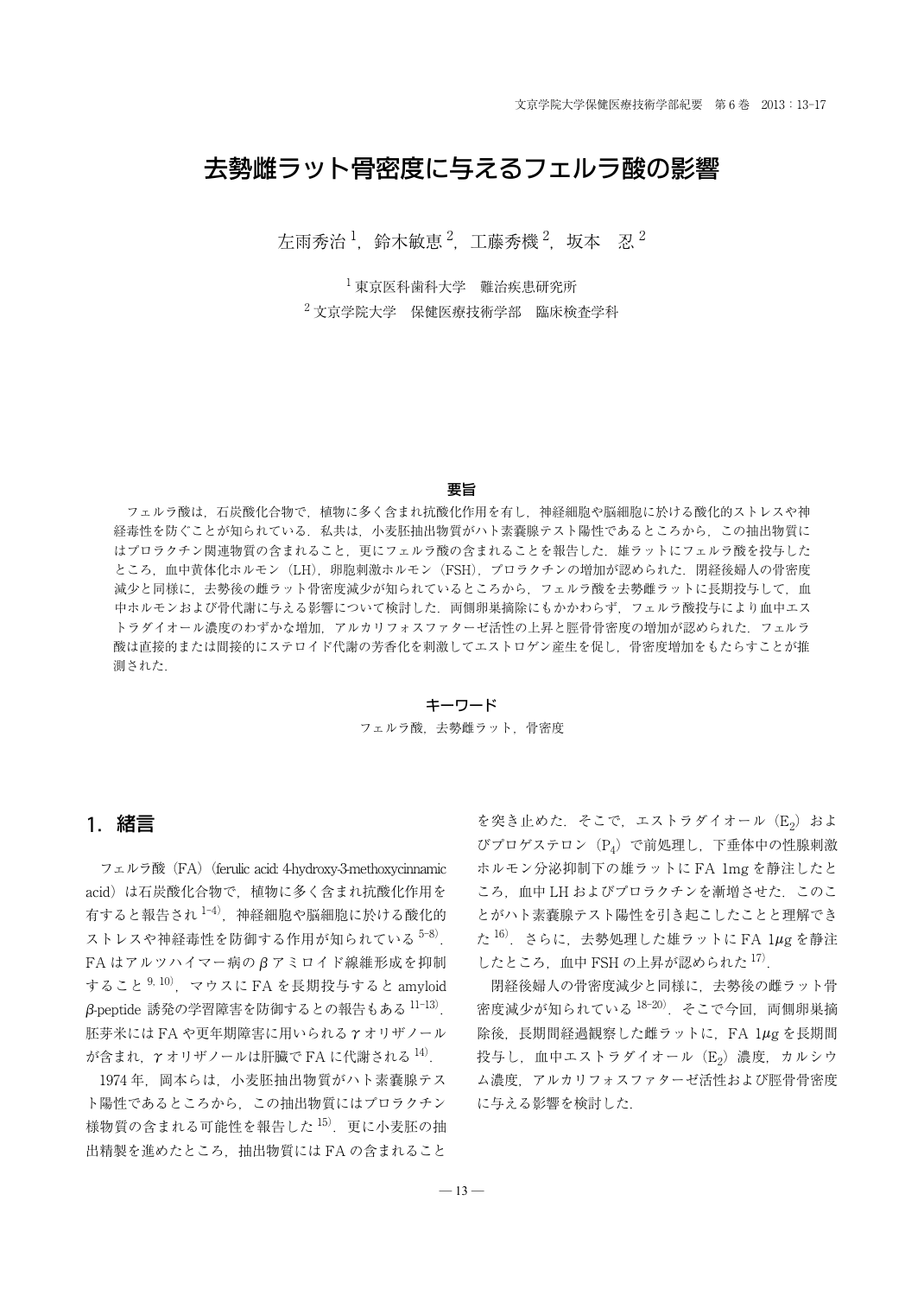文京学院大学保健医療技術学部紀要 第 6 巻 2013

## 材料および方法

実験には Sprague-Dawley 雌ラット(三協ラボサービス, 東京)を用い. 8 匹ずつの2 群に分けた. 東京医科歯科大 学実験動物施設内において飼育し、実験期間中は採光、温 度, 湿度は一定に保たれ、カルシウム 1.18%, リン 1.03% を含む実験動物用普通飼料 (CE-2, クレア, 東京) およ び水道水は自由摂取とした.実験計画および動物取扱いは, 東京医科歯科大学実験動物取扱い基準および指針に従っ た.

9 週齢において,16 匹の雌ラットに両側卵巣摘出手術 (OVX)を施行した.35 週間後の 44 週齢から実験が開始 された.対照群として,両側卵巣を摘出されたラット 8 匹 (OVX-control 群)に生理的食塩水 0.1 mL を連日 8 週間皮 下注射した. 残り8匹にフェルラ酸 (FA: 1.0 μg/0.1 mL 生理的食塩水:東京化成工業,東京)を同じく連日 8 週間 皮下注射しフェルラ酸投与群(OVX-FA 群)とした.

実験開始8週間後の52週齢において、全ての動物はウ レタン (150 mg/100 g 体重:メルク, ドイツ) 麻酔下で 心臓穿刺法により採血後、頸椎脱臼により屠殺し、両側脛 骨を摘出して99.5%エタノールにて固定保存した. 摘出臓 器(子宮,副腎,脾臓)湿重量を測定し記録した. 摘出脛 骨標本は, その後, dual energy absorptiometry (DXA) 法で骨密度を測定した.尚,骨密度測定には,全脛骨と海 綿骨に恵まれ骨量の増減が明確に反映される脛骨近位骨幹 端が用いられ,左右の平均値を記録した.

血中 estradiol (E<sub>2</sub>) 濃度測定には, DPC RIA キット (日本 DPC,東京)が用いられ,calcium(Ca)濃度およ び alkaline phosphatase(ALP)活性測定には,それぞれ Calcium C-test および Alkaline phospha B-test(和光純薬, 東京)が用いられた.

統計処理には, one-way analysis of variance (ANOVA) および unpaired t-test が用いられ,p < 0.05 をもって有意 差ありとした.

## 結果

- 1) 体重, 臓器湿重量, 血中 estradiol  $(E_2)$ , calcium  $(Ca)$ 濃度および alkaline phosphatase(ALP)活性に与える FAの影響(表1). 体重および臓器湿重量では,FA 投与による影響は認 められなかった. 血中  $E_2$ 濃度は, FA 投与により、わずかな増加を示 した(p < 0.05).血中 Ca 濃度は,FA 投与による影 響は認められなかった.ALP 活性は,FA 投与により 33.3%の増加を示した (p < 0.01).
- 2)脛骨骨密度に与える FA の影響(図 1). 脛骨骨密度は, FA 投与により全脛骨で 5.2%, 脛骨近

表 1 群間における体重変化,臓器湿重量(mg/100 g 体重)および血中エストラダイオー

|                | OVX             | OVX.              |
|----------------|-----------------|-------------------|
|                | -control        | -FA               |
| 開始時体重          | $361 \pm 25$    | $365 \pm 12$      |
| 終了時体重          | $369 \pm 25$    | $372 \pm 16$      |
| 子宮             | $22.2 \pm 1.6$  | $21.1 \pm 0.8$    |
| 副腎             | $15.6 \pm 1.0$  | $16.0 \pm 0.8$    |
| 脾臟             | $158 \pm 14$    | $156 \pm 12$      |
| $E_2$ (pg/mL)  | $3.31 \pm 0.31$ | $5.41 \pm 0.81^*$ |
| $Ca \ (mg/dL)$ | $10.3 \pm 0.2$  | $10.3 \pm 0.3$    |
| ALP $(IU/L)$   | $114 \pm 12$    | $152 \pm 13^{**}$ |
|                |                 |                   |

ル (E2), カルシウム (Ca) 濃度, アルカリフォスファターゼ (ALP) 活性

OVX-control:卵巣摘除対照群,OVX-FA:(去勢済み)フェルラ酸投与群 Mean  $\pm$  SEM (n = 8)

\*\* および \*:OVX-control 群に対して p < 0.01 および 0.05 にて有意差あり.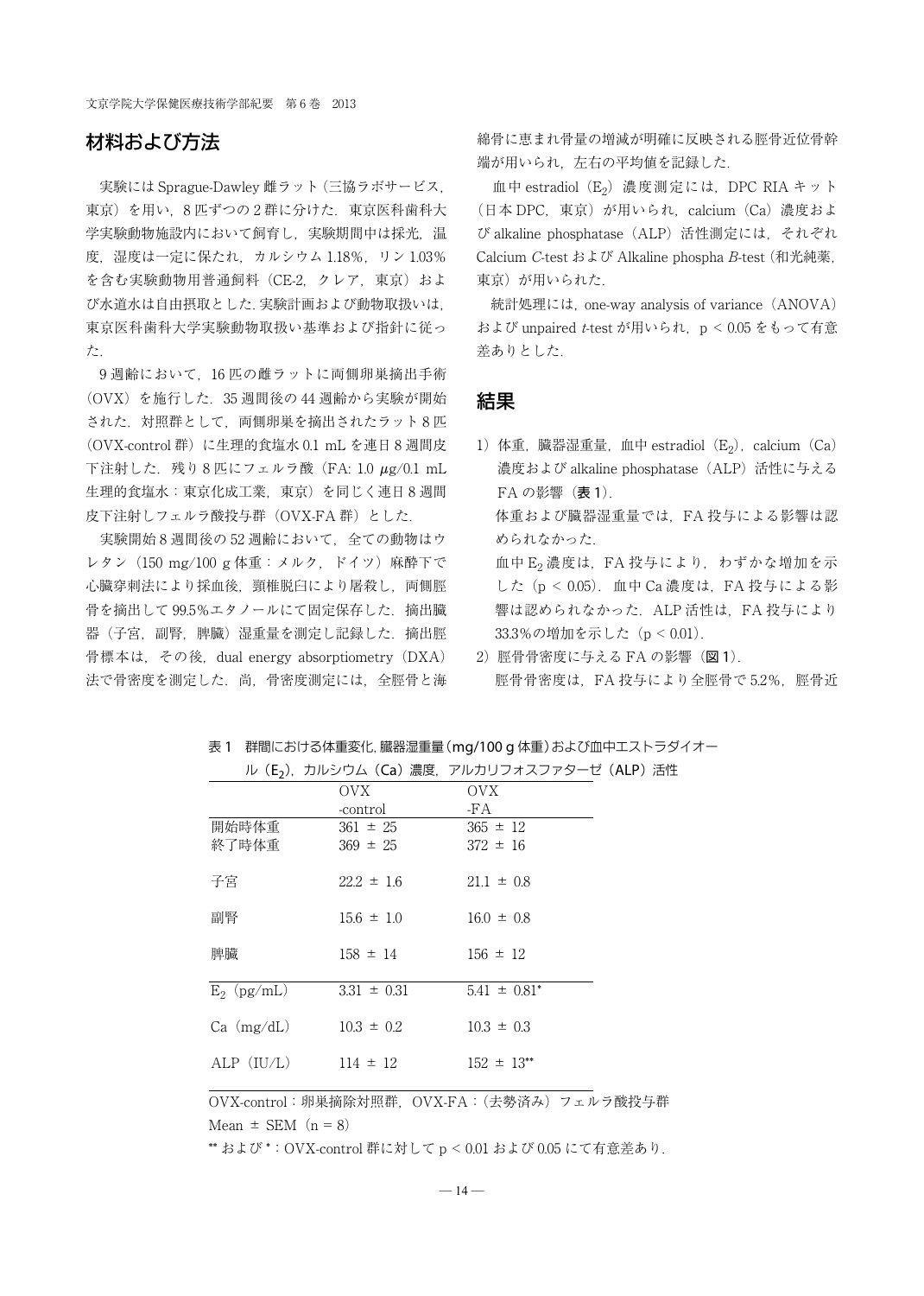

# Bone mineral density (BMD:  $\mu$ g Ca/mm<sup>2</sup>)

- 図 1 群間における脛骨骨密度  $(\mu g \text{ Ca/mm}^2)$ Whole tibia: 全脛骨, Proximal metaphysis of the tibia: 脛骨近位骨幹端 OVX-control: 卵巣摘除対照群,OVX-FA:(去勢)フェルラ酸投与群 Mean  $\pm$  SEM  $(n=8)$ 
	- \* OVX-control 群に対して P < 0.05 で有意差あり.

位骨幹端において 4.2%の骨密度増加が認められた(p  $< 0.05$ ).

## 考察

抗酸化作用を有し $1$ <sup>-4)</sup>, 果物や植物に含まれている FA は脳細胞においてロイコトリエン(leukotriene)産生を抑 制して酸化的ストレスを軽減させる可能性が<sup>5,6)</sup>,また, 培養神経細胞において鉄誘発による酸化的障害とアポトー シスを減弱させ $^7$ ), amyloid β-peptide 誘発による酸化的 ストレスや神経毒性を防ぐ事が報告されている<sup>8)</sup>. FA や 肝臓で FA に代謝される  $\gamma$  オリザノール  $^{14)}$ を含む胚芽米  $\mathcal{O}$ 長期投与により、マウスの amyloid  $\beta$ -peptide 誘発によ る学習障害や記憶障害を防ぐことができるという報告もあ る 11-13).

私共も,かねてより FA に着目し研究を重ねてきた. 1974 年に岡本は小麦胚抽出物質がハト素嚢腺テスト陽性を 示し、プロラクチン関連物質を含む可能性を指摘した $^{15}$ . 更に抽出精製を進めたところ抽出物質には FA の含まれる こと、雄ラットに FA を投与したところ血中 LH, FSH, プロラクチンの増加が認められた $16, 17$ ). そこで今回. FA をラットに長期投与して血中ホルモンおよび骨代謝に与え る影響について検討した.

子宮・副腎・脾臓湿重量に変化が認められなかった事は FA がホルモン作用および毒性を有していない事、また血 中カルシウム濃度に影響を認めなかった事は FA がカルシ

ウム代謝に拘っていない事の可能性が示唆された.

両側卵巣摘除にもかかわらず,FA 投与により血中 E2 濃度のわずかな増加,ALP 活性の上昇と脛骨骨密度の増 加が認められた.以上より,FA が直接的または間接的に ステロイド代謝の芳香化を刺激してE2 産生を促し、骨密 度増加をもたらすものと推測された. FA はアルツハイ マー病や認知症などのような病変ばかりではなく,下垂体 などの脳内物質,脳神経細胞やステロイド代謝などに影響 を与えて,更年期・老年期骨粗鬆症などの退行期病変の治 療に有望である可能性が示唆された.

## 文献

- 1) Graf E. Antioxidant potential of ferulic acid. Free Radic Biol Med 1922; 13: 435-448.
- 2) Scott BC, Butler J, Halliwell B, et al. Evaluation of the antioxidant actions of ferulic acid and cathecins. Free Radic Res Commun 1993; 19: 241-253.
- 3) Kanski J, Aksenova M, Stoyanova A, et al. Ferulic acid antioxidant protection against hydroxyl and peroxyl radical oxidation in synaptosomal and neuronal cell culture systems in vitro: structure-activity studies. J Nutr Biochem 2002; 13: 273-281.
- 4) Kikuzaki H, Hisamoto M, Hirose K, et al. Antioxidant properties of ferulic acid and its related compounds. J Agric Food Chem 2002; 50: 2161-2168.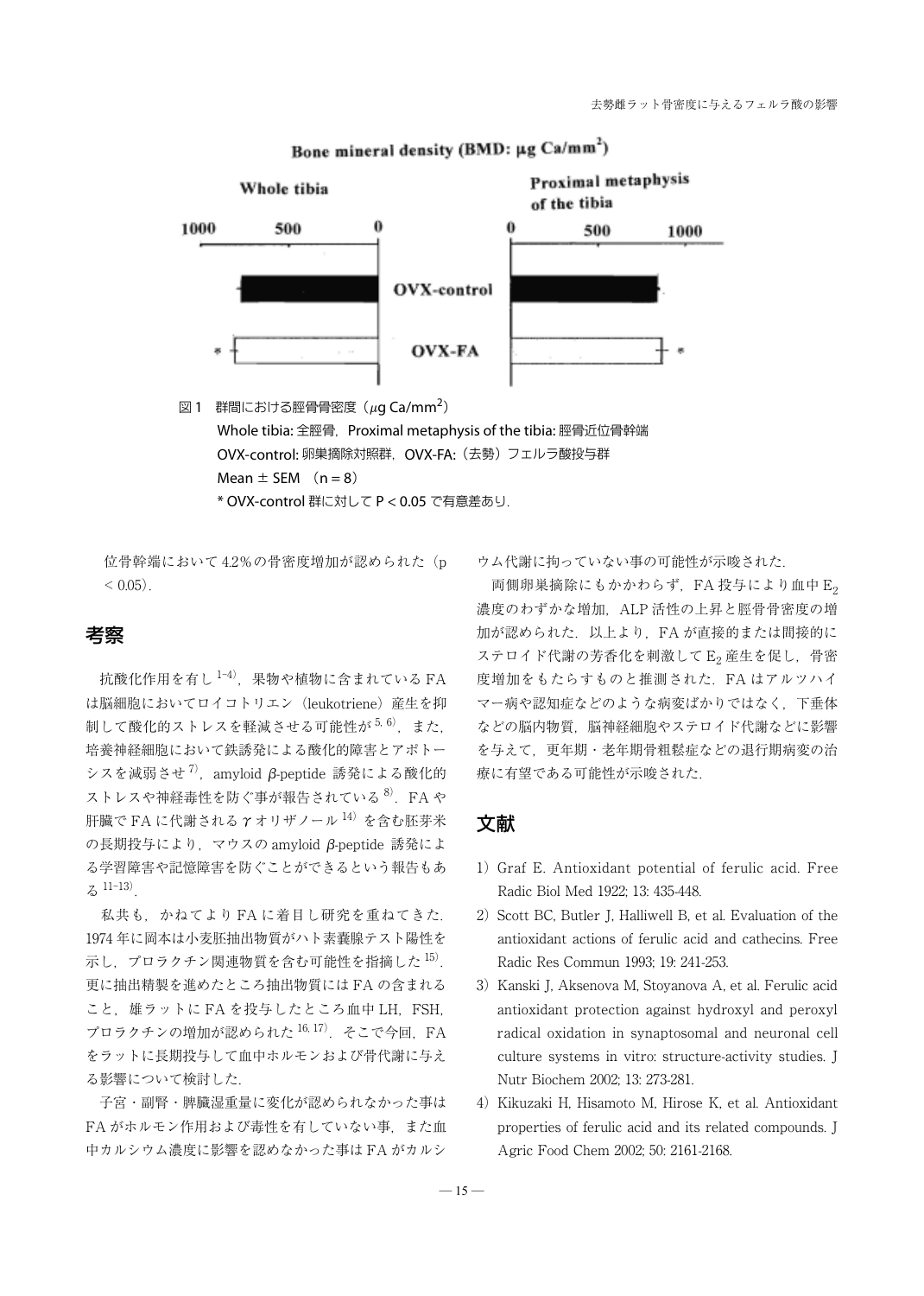- 5) Murakami A, Kadota M, Takahashi D, et al. Suppressive effects of novel ferulic acid derivatives on cellular responses induced by phorbol ester, and by combined lipopolysaccharide and interferon-c. Cancer Lett 2000; 15: 77-85.
- 6)Hosoda A, Ozaki Y, Kashiwada A, et al. Syntheses of ferulic acid derivatives and their suppressive effects on cyclooxygenase-2 promoter activity. Bioorg Med Chem 2002; 10: 1189-1196.
- 7)Zhang Z, Wei T, Hou J, et al. Iron induced damage and apoptosis in cerebellar granule cells: attenuation by tetramethylpyrazine and ferulic acid. Eur J Pharmacol 2003; 467: 41-47.
- 8) Sultana R, Ravagna A, Mohmmad-Abdul H, et al. Ferulic acid ethyl ester protects neurons against amyloid  $\beta$ -peptide (1-42) - induced oxidative stress and neurotoxicity: relationship to antioxidant activity. J Neurochem 2005; 92: 749-758.
- 9) Ono K, Hirohata M, Yamada M. Ferulic acid destabilizes preformed  $\beta$ -amyloid fibrils in vitro. Biochem Biophys Res Commun 2005; 336: 444-449.
- 10) Hamaguchi T, Ono K, Murase A, et al. Phenolic compounds prevent Alzheimer' s pathology through different effects on the amyloid- $\beta$  aggregation pathway. Am J Pathol 2009; 175: 2557-2565.
- 11) Yan JJ, Cho JY, Kim HS, et al. Protection against  $\beta$ -amyloid peptide toxicity in vivo with long-term administration of ferulic acid. Br J Pharmacol 2001; 133: 89-96.
- 12) Kim HS, Cho JY, Kim DH, et al. Inhibitory effects of long-term administration of ferulic acid on microglial activation induced by intracerebroventricular injection

of  $\beta$ -amyloid peptide (1-42) in mice. Biol Pharm Bull 2004; 27: 120-121.

- 13) Mamiya T, Asanuma T, Kise M, et al. Effects of pregerminated brown rice on  $\beta$ -amyloid protein-induced learning and memory deficits in mice. Biol Pharm Bull 2004; 27: 1041-1045.
- 14) Umehara K, Shimokawa Y, Miyamoto G. Effects of  $\gamma$ -oryzanol on cytochrome P450 activities in human liver. Biol Pharm Bull 2004; 27: 1151-1153.
- 15) Okamoto R, Takahashi M. Effects of extracts from corn germ on pigeon crop sack test. Folia Endocrinol Japan 1974; 50: 920.
- 16) Okamoto R, Sakamoto S, Noguchi K, et al. Effects of ferulic acid on FSH, LH and prolactin levels in serum and pituitary tissue of male rats. Proc Japan Acad 1976; 52: 264-267.
- 17) Sassa S, Sakamoto S, Kudo H, et al. Effects of castration and ferulic acid on serum FSH and LH levels in male rats. Medicine Biol 1982; 104: 159-161.
- 18) 左雨秀治, 加藤友康, 坂本 忍:成熟去勢雄ラット のステロイドホルモンとカルシウム代謝に与える Glycyrrhizin の影響 . 日本内分泌学会雑誌 1997; 73(4): 521-528.
- 19) 左雨秀治, 坂本 忍, 三田村匡・他. 骨粗鬆症モデル ラット骨量に対する生薬升麻を含む漢方製剤の効果 . 和漢医薬学雑誌 2001; 18: 127-132.
- 20) Sassa S, Nemoto N, Okabe H, et al. Effects of Chinese herbal medicines on bone loss in castrated female rats. In: Govil JN, Singh VK editors. Recent Progress in Medicinal Plants. Vol.29, Drug Plants III, Studium Press LLC, U.S.A.; 2010, p. 31-40.